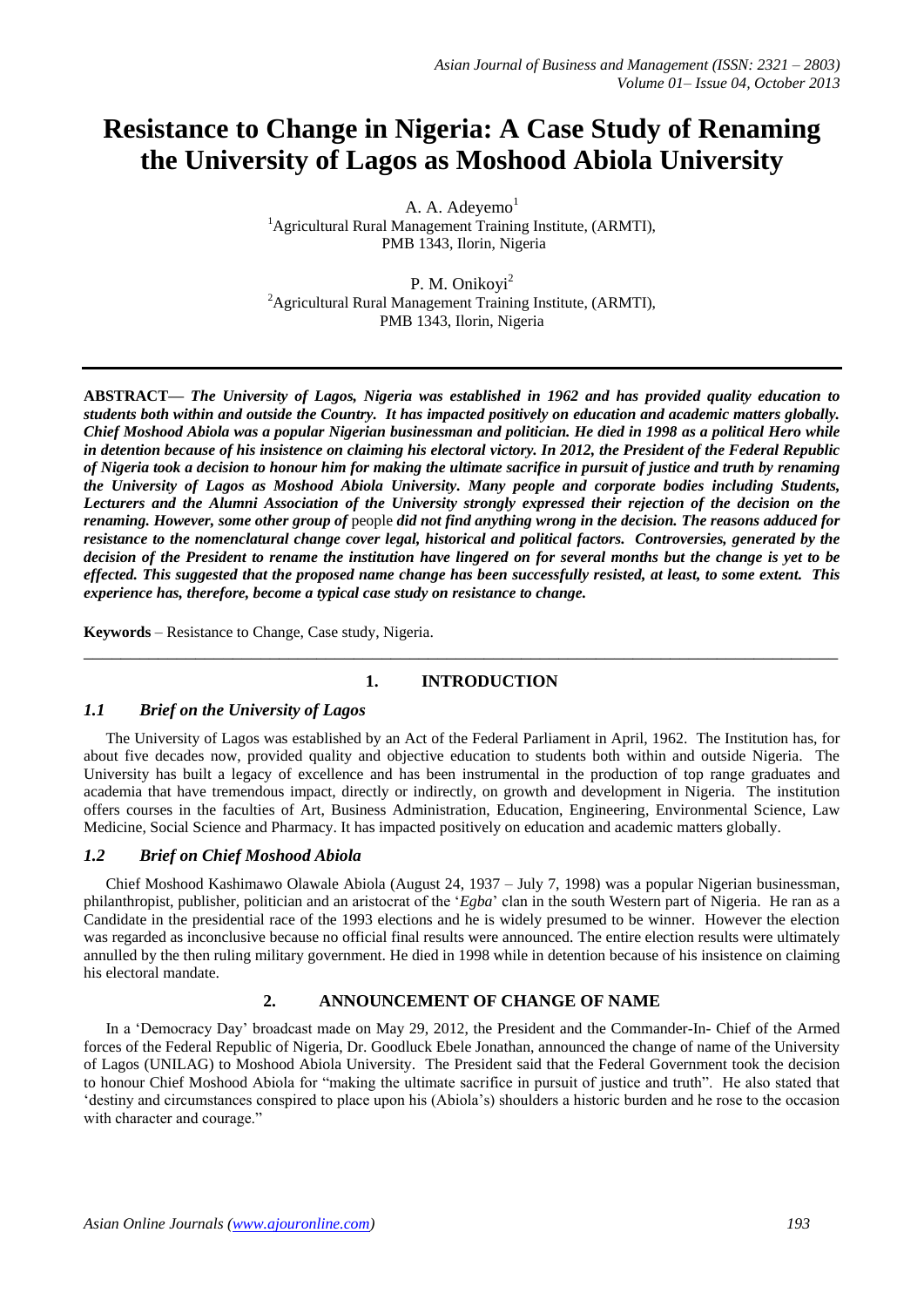#### **3. PUBLIC RESISTANCE TO THE NAME CHANGE**

It appeared that the President (and also Visitor to the University of Lagos) did little or no consultation with stakeholders of the institution such as the Alumni, the Lecturers and the students before the decision of the Federal Government. This is discernible from the fact that the announcement of the name of change promptly generated controversies amongst different segments of the public. Indeed, many people proclaimed their rejection of the decision of the president and vowed to resist the nomenclatural dislocation.

No sooner than the President made the pronouncement than the students trooped out to strongly express their rejection of the decision. Students protested against the renaming in somehow vociferous and obnoxious ways. For instance, they barricaded major roads, thereby disrupting commercial activities and free flow of traffic within Lagos metropolis. In the wake of the mass protests by students, the Senate of the University closed down the institution. In a circular that went round the University campus and halls of residence on May 30, 2012, the Senate stated that *"In view of the recent development on our Campuses, the Senate of the University had directed that all academic activities be suspended forthwith for two weeks. Accordingly, all students are to vacate the halls of residence by 11.00am (Wednesday) May 30, 2012. The University security has been mandated to ensure compliance".* Chairman of the Academic Staff Union of Universities (ASUU), University of Lagos chapter, Dr. Karo Ogbinaka described the suspension of academic activities as 'unacceptable' to the Lecturers.

A swift reaction by the Alumni association (made within 24 hours of the announcement of the renaming) through a Press Release published in *The Guardian* newspaper of May 30, 2012 page 9 read as follows:

#### *UNILAG Alumni Association Rejects Proposed Change of Name*

*The National Executive committee on behalf of all members of the University of Lagos Alumni association, the student and the entire University community reject the shocking announcement by President Goodluck Ebele Jonathan during his 'Democracy Day' address renaming the University of Lagos as Moshood Abiola University. The University of Lagos is the first University to be established by an Act of Federal Parliament in 1962 and has built a strong brand name in its 50 years. That is why it is the University of first choice and the nation's pride. We expect that any change in name should have taken stakeholders' interest into consideration and followed due process. We are aware that neither the Governing Council nor the University Senate nor any other stakeholder was consulted before the change was announced. Also, we are not aware of any act of the National Assembly to change the name. It is therefore inappropriate that Mr. President will attempt to change the name of a 50 year-old without (its) consent. Did Abiola himself not say "you cannot shave a man's head in his absence?" Without prejudice to the person of Late Chief MKO Abiola, we the Alumni Association on behalf of the entire University Community reject the name as announced.*

The Press release was signed by the National President, University of Lagos Alumni Association - Professor Olayide Abass (*OON, FAS*) and the National Secretary - Femi Oladimeji (*MNIM*).

A former Pro-Chancellor and Chairman, Governing Council of the University, Chief Afe Babalola (*SAN*) described the decision to honour Chief Abiola as noble but the procedure adopted by the President of Nigeria was considered by him to be unconstitutional. His view was hinged on the fact that prior to the announcement of the renaming by the Federal Government, no attempt was made to amend the University of Lagos Act (1962) from which the University derived its name. **The PUNCH** newspaper reported that Professor Wole Soyinka, a Noble Laureate, applauded the decision of the President for rendering honour unto Chief Abiola but described the announcement as arbitrary because he did not think it fit to consult or inform the Administrators of the University, including the Council and Senate.

Generally, it seemed that the decision of the President attracted wide protests from the public but a few other people did not find anything wrong in what he did. Olumide, a respondent interviewed by *The Guardian* newspaper observed that some of the best Universities in the world such as Stanford University, U.K. Jomo Kenyatta University, Kenya and Nelson Mandela University, South Africa were named after individuals. Similarly, the Secretary of the National Universities Commission (NUC), Prof. Julius Okojie, stated that the renaming is not new in the country citing examples such as the University of Ife, Ile-Ife named after the late Chief Obafemi Awolowo; University of Agriculture, Umudike after Michael Okpara; and University of Yola after Adama Madibbo. However, in a different perspective, another respondent Ogbinaka argued that when the people of Ghana wanted to honour their former President Kwame Nkrumah, they built a new University and named it Kwame Nkrumah University. They did not change the name of the University of Legon or that of the University of Cape Coast or of University of Winneba. According to Ogbinaka, "Chief Obafemi Awolowo built the University of Ife (UNIFE) and the Federal Government acquired it. Samuel Ogbemudia built the University of Benin (UNIBEN) and the Federal Government acquired it. Colonial government built the University of Ibadan (UI) and the Federal Government acquired it. The University of Lagos (UNILAG) was built by Nigeria. It is, therefore, the first true (Federal) University in Nigeria and the name is a brand in the country. You cannot go abroad and address it as former, No! it is UNILAG forever".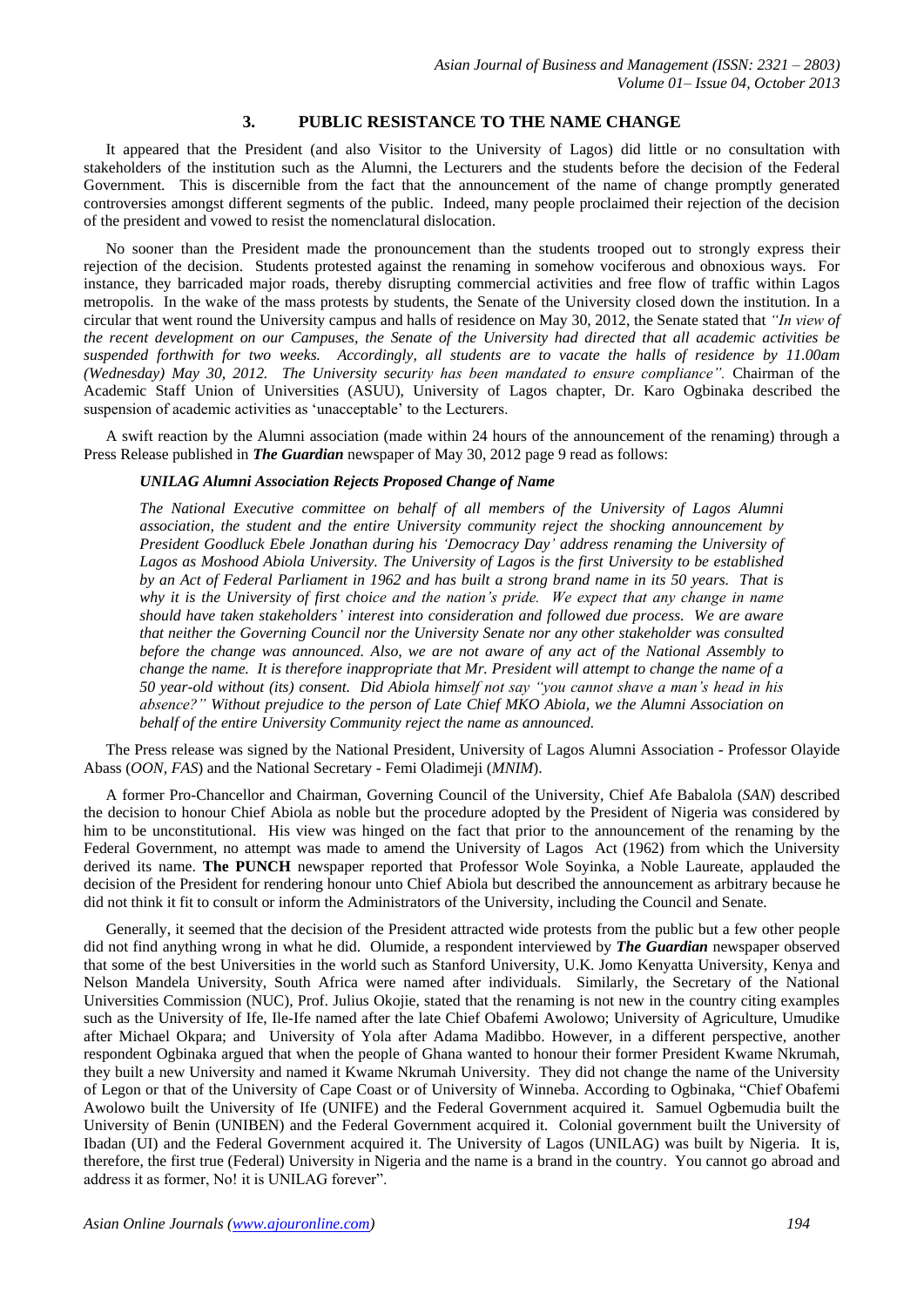Senator Ahmed Tinubu a former two-term Governor of Lagos State, Nigeria urged the Federal Government to immortalize Chief Moshood Abiola by naming a national monument in Abuja after him. He specifically asked the Federal Executive Council (FEC) to work with the National Assembly so that the National Stadium, National Hospital, (where Abiola died), Eagle Square or the International Conference Centre, all in Abuja could be named after the business mogul.

#### **4. SOME REASONS ADDUCED FOR NEGATIVE REACTION TO THE RENAMING**

The name change was rejected by different groups of people on many grounds including legal, historical and political. In a feature article published in *The Guardian* newspaper, Olukotun stated that "names are in the language of socio linguistics signifiers and carry emotional connotations, which speak to the quality of the brands that they represent'. He also noted that at age 50, the University of Lagos can be regarded as a developed brand name ably marketed as the '*University of First choice*'. He further observed that the University, like many others, conducts international relations as a non-governmental actor, which implies that a change of identity would have international consequences. According to him 'it is to be regretted that these ramifications were not considered before the pre-emptory announcement of the renaming.' Afe Babalola (*SAN*) observed that the University of Lagos Act does not empower the President of Nigeria as the Visitor to change the statutory name of the institution. The action of the President, therefore, amounted to a usurpation of the powers of the National Assembly, which by the provisions of the constitution of the Federal Republic of Nigeria is the only body empowered to pass a law to amend the University of Lagos Act. It appeared that the President found merit in the opinion of Afe Babalola (*SAN*) concerning the unconstitutionality of renaming the Institution. This is premised on the fact that on June 7, 2012, the President sent a bill to the National Assembly seeking to amend the University of Lagos Act to reflect the change in the name of the University.

## **5. REACTION OF FEDERAL GOVERNMENT TO REJECTION OF NAME CHANGE**

Notwithstanding the controversy, the Federal Executive Councils (FEC) declared the renaming of the University of Lagos as a *fait accompli*. The Honorable Minister of Information strongly defended the decision of the Federal Government and stated categorically that 'the decision cannot be reversed.' However, *The Guardian* newspaper cited a case to mitigate the seemingly rigid stance of the FEC. In its editorial titled *"Wrong Way to Honor a Hero*' published in the newspaper on May 31, 2012 page 14, it drew the attention of the Federal Government of Nigeria to the case of name change of Imo State University (IMSU), Nigeria to Evan Enwerem University. Following public outcry, the name was reverted to Imo State University. It, therefore, urged the Federal Government to review its decision, rescind the renaming of the University of Lagos and seek a better way to immortalize Chief Abiola.

#### **6. CONCLUSION**

One cannot fathom out why a seemingly trivial issue such as the renaming of an educational institution after an individual by the President of a country could generate so much furor. Many posers which are creating information gaps that need to be filled include the following: What were the possible remote causes of the controversy generated on the renaming? Were some of these causes tainted by ethnic and political issues? Could the controversy have been mitigated if more stakeholders had been involved in the decision to rename the institution? More than sixteen (16) months after the announcement by the President to rename the University, the name change is yet to be effected. Could it be that the proposed name change has been successfully resisted by a segment of Nigerians? Will it be possible for the President to receive a face-saving legislative support for the change of name? What major lessons can be learnt from this case, especially with respect to resistance to change and management of change?

#### **7. ENDNOTE**

In presenting the case study, the authors have focused on problems with respect to resistance to and management of change. The authors have avoided deep analysis of some of the legal, historical and political issues mentioned in the case study in order not to introduce biases. This will give room for readers to critique the presentation with an open mind, identify management problems and generate possible interventions to effectively manage similar change experiences.

#### **8. ACKNOWLEDGMENT**

In the process of preparing this case study, the authors copiously used news reports, feature articles and editorial comments of various issues of *The Guardian* and *The PUNCH* newspapers of May and June, 2012. The authors also thank Mr AbdulFatah Yusuf and Mr Francis Eghele both of the Planning, Monitoring and Evaluation Unit of ARMTI, Ilorin, Nigeria, for gathering the newspaper material for the case study.

#### **9. BIBLIOGRAPHICAL REFERENCES**

Fanimo,D. (2012): Labour lauds Jonathan for immortalising Abiola: In **The Guardian** May 31, Vol.29, No. 12, 208, p. 31

Soyinka, W. (2012): Its arbitrary, an act of disrespect. In **The PUNCH**, May 31, Vol. 17, No. 20, 153, pages 10.